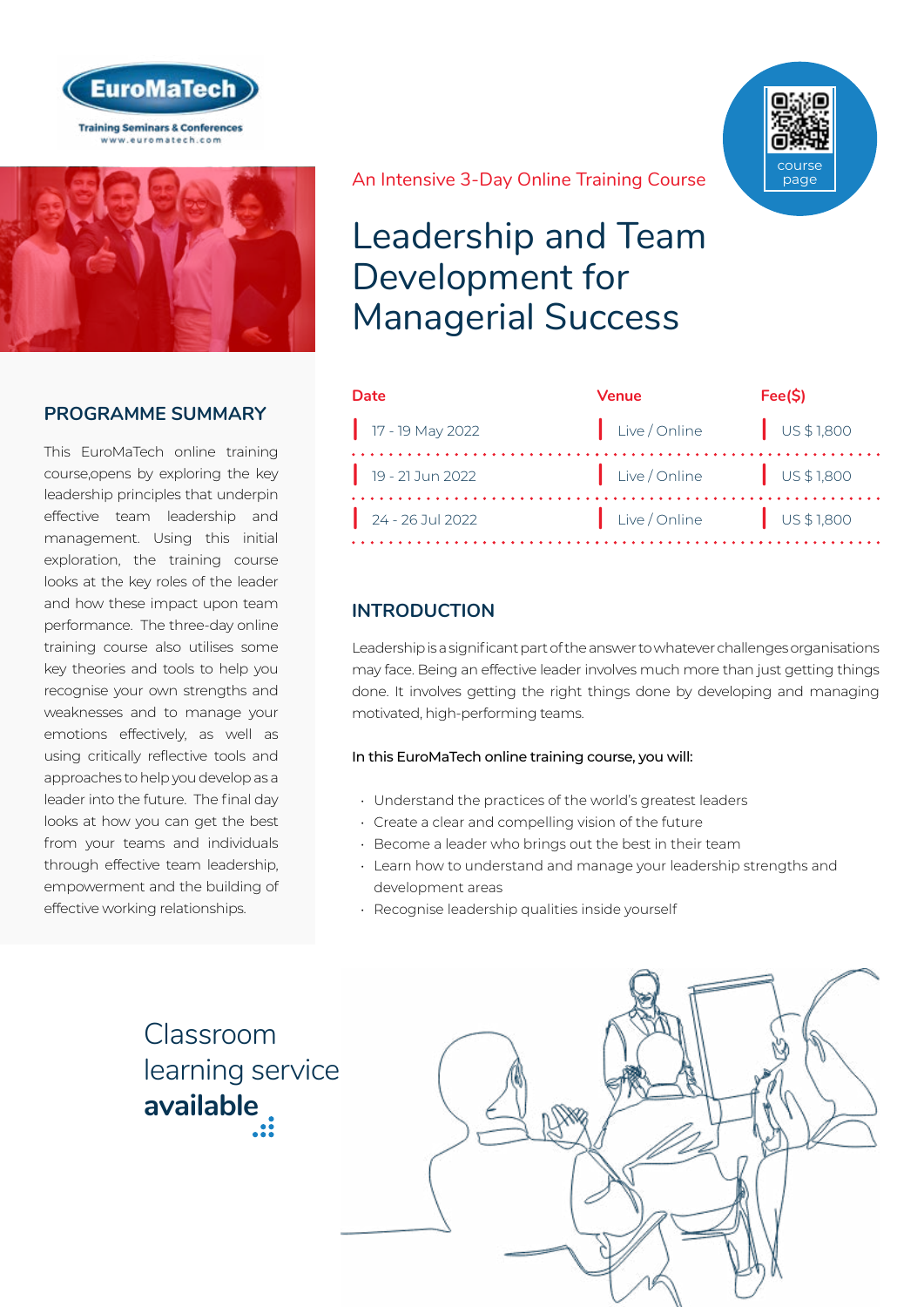## **PROGRAMME OBJECTIVES**

- Recognise your potential as a leader
- Understand the practices of empowering trustworthy leaders
- Improve leadership capability
- Understand the fundamentals of teams and leadership within a team environment
- Learn the process for developing high performance teams
- Establish clear performance expectations for your team and develop the ability to confront poor performance
- Develop an individual and team improvement action plan

#### **In-house Training**

EuroMaTech is capable of conducting this training programme exclusively for your delegates. Please e-mail us on inhouse@euromatech.ae for further information and/or to receive a comprehensive proposal.



+971 50 196 6003

**Email Address:** info@euromatech.ae

**Website:** www.euromatech.com

#### **WHO SHOULD ATTEND**

Team leaders and other business professionals responsible for developing and leading high-performance teams and who desire to enhance their empowering leadership and management skills.

#### **TRAINING METHODOLOGY**

The Leadership and Team Development for Managerial Success online training course uses a blended approach to learning in that there will be pre-reading and activities followed by on-line workshops where the key principles, tools and approaches will be explored to facilitate application of theory back in the workplace. This EuroMaTech online training course will be supported by the production and feedback of an action plan to ensure learning is embedded in practice.

It is proposed that each of the days be divided up into three two-hour learning blocks with short breaks between each block. Our experience has shown that this helps facilitate learning as on-line learning can be quite challenging if carried out in longer learning block sessions.

The learning pack/materials will be provided to support the learning and will include all relevant role plays, readings/case studies, exercises and reflective activities. The learning platform used will enable the presentation of slides to underpin the learning whilst also enabling discussions and interaction with the trainer. We will be using the 'chat feature' to encourage questions regarding reallife situations and approaches to those situations.

## **QUALITY CERTIFICATIONS & ACCREDITATIONS**

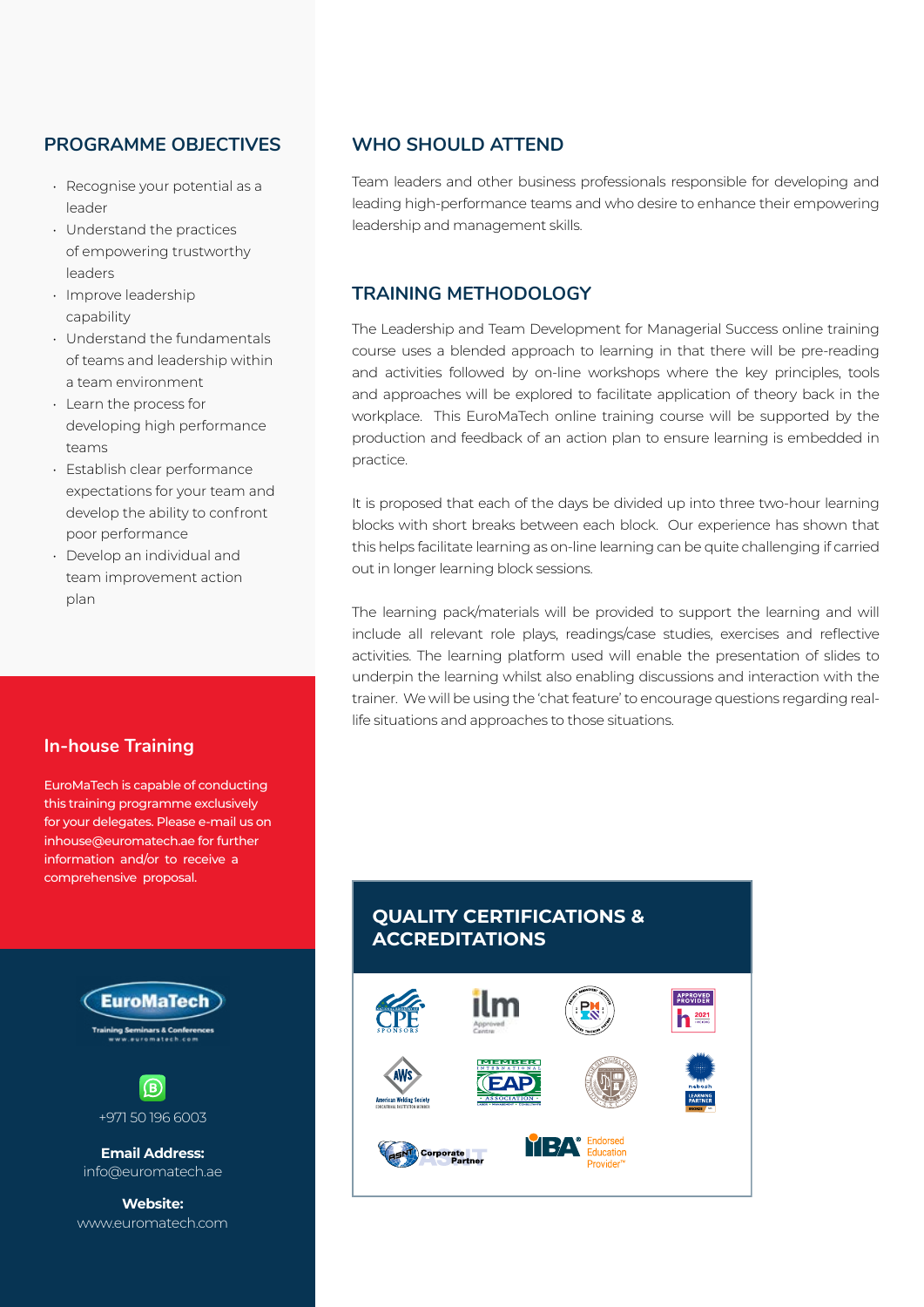# **COURSE OUTLINE**



## **Day 1**

#### Leadership Principles and the Role of the Leader

- The difference between Leadership and management
- Principles of effective leadership
- Appreciate own leadership strengths and limitations
- Types of leadership styles
- Flexibility in leadership behaviour (Situational Leadership)
- The difference between leadership and management
- Important roles of a leader
- Setting a clear vision

Note: We can also focus within this module on the challenges faced when leading in challenging times and when under pressure.

## **Day 2**

#### Productive Leadership through Self-Mastery

- Understanding your leadership strengths and development areas
- Understanding yourself and others to build effective working relationships
- Managing your emotions and the emotions of others
- Building your emotional intelligence
- Becoming a critically reflective leader

## **Day 3**

#### Building High Performance Teams

- Characteristics of high performing teams
- Creating high performance teams
- Stages of team development
- Motivating the team
- Team roles
- Identifying members' developmental needs
- Empowering the team through effective delegation
- Setting performance expectations
- Building team coherence The Trustworthy Leader

Note: With this day we can look at the challenges of building effective working relationships and understanding your emotions through the prism of the current situation where a lot of communications and leadership needs to take place in a virtual environment

Final activity: my individual and team action plan

Note: When talking about teams we can include (or change the focus) of this day to explore the challenges and techniques of managing virtual teams.